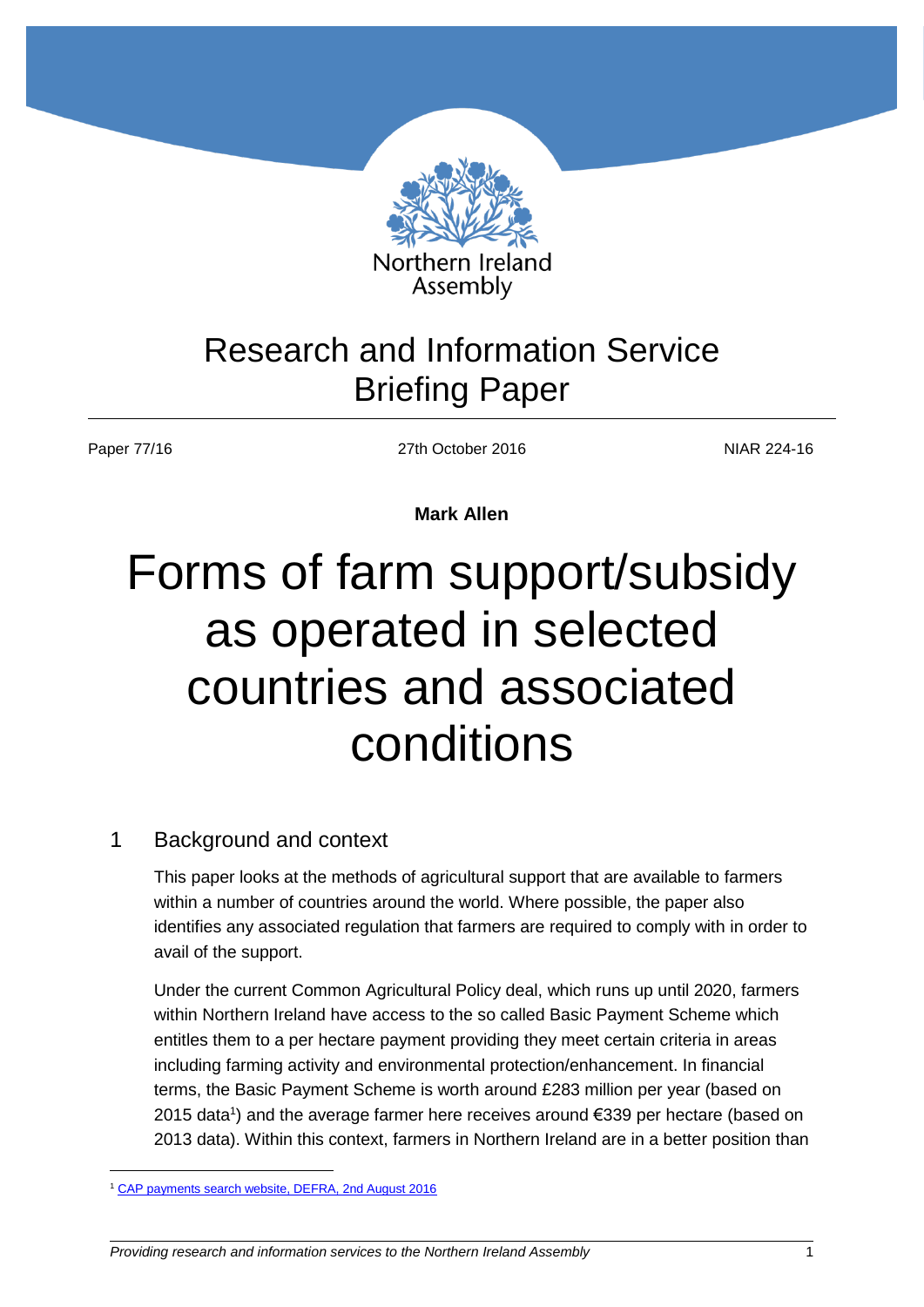their equivalents in the rest of the UK where average payments per hectare are estimated to be as follows:

- $\blacksquare$  UK as a whole  $\epsilon$ 229/ha:
- England  $€265/ha;$
- Scotland €130/ha: and
- Wales  $€247/ha$

Whilst Northern Ireland appears to fare well in terms of direct payments, the fact remains that based on 2014-15 data<sup>2</sup> direct payments represented 103% of the value of average Farm Business Income.

The paper is written within the context of the UK referendum decision to leave the European Union on the  $23<sup>rd</sup>$  June 2016, which will have implications as to whether or how the UK will support agriculture when it leaves the EU.

## 2 Support available to farmers

Table 1 outlines the existing farm support mechanisms available in 11 non EU countries across the world. The table also includes the current mechanisms in use within the EU, and more specifically Northern Ireland, by way of comparison. Given the 'Brexit' context, the table includes data for Norway and Switzerland, which have been often cited as potential models for EU engagement that the UK may choose to follow post 'Brexit'. The other nine countries randomly selected for the table represent different parts of the world with differing climate, differing forms of agricultural production and associated products and differing economies with variable emphasis on agricultural production, all of which means that they employ a wide and divergent range of mechanisms in support of their indigenous agricultural industries.

As well as highlighting policy and programme supports to agriculture, table 1 includes data that enables a direct comparison of a number of key indicators for the significance of agriculture to the country's economy and the proportion of people employed in the sector. The relative value of support provided to the sector is also presented in the form of two key measures, namely the proportion of total country GDP committed to agricultural support (%TSE) (column 5 in table 1), and support given to individual farmers as a share of Gross Farm Receipts (%PSE) (column 6 in table 1).

 $\overline{a}$ 

<sup>2</sup> [Farm Incomes in Northern Ireland, 2014/15, Policy and Economics Division, DARD, table 7 page 16](https://www.daera-ni.gov.uk/sites/default/files/publications/dard/farm-incomes-in-northern-ireland-2014-15-final.PDF)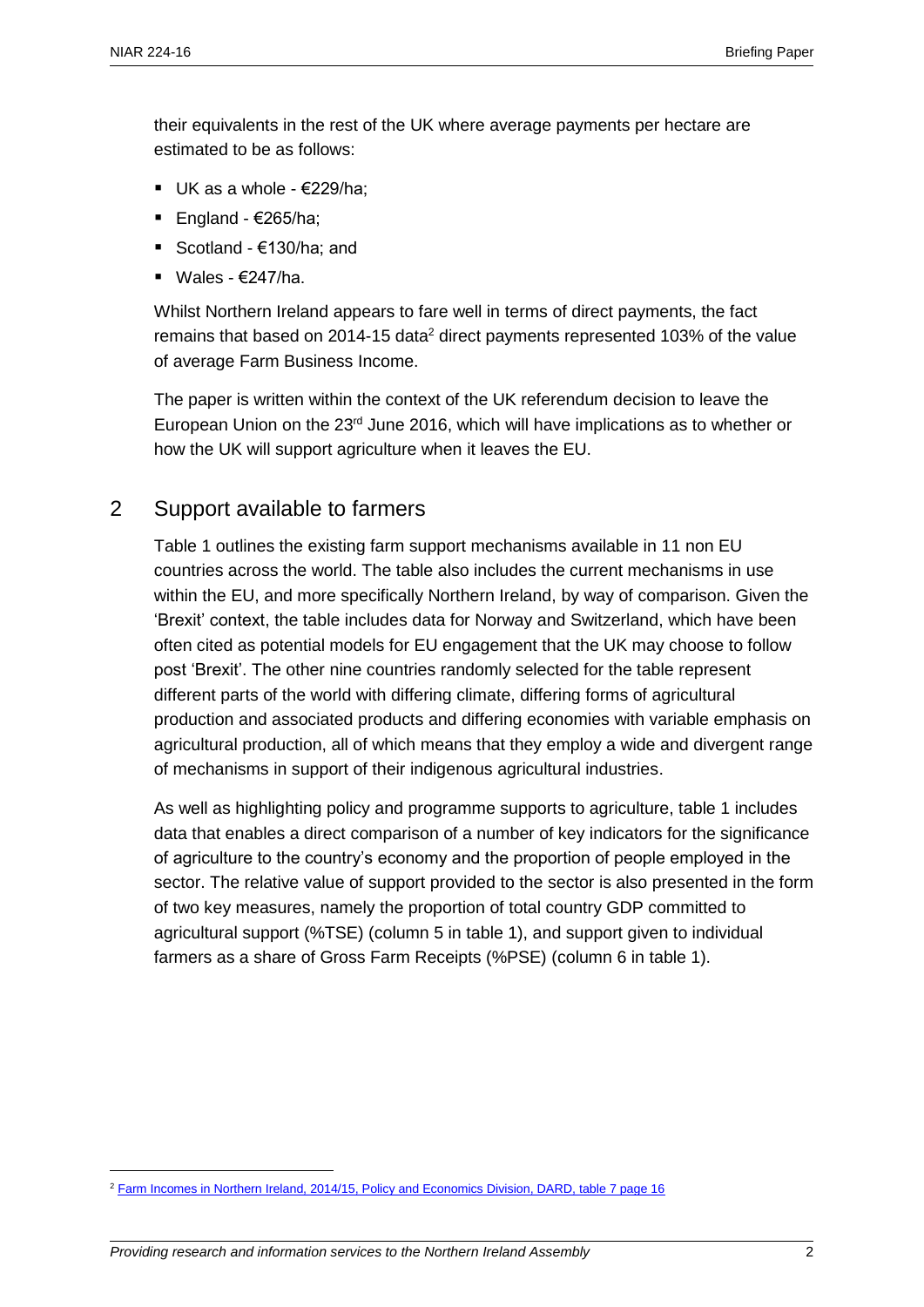| Country/<br><b>Jurisdiction</b>    | Direct payments to<br>farmers                                          | <b>Associated conditions</b>                                                                                                                                                                  | <b>Additional forms of support</b>                                                                                                                                                                                                                                                                                                                                                                                                                                                                                                                                                                                                                                                                                                                                                                                                                                                                                                                                                                                                                                                     | Total<br>support<br>estimate<br>(TSE) as %<br>of GDP | Producer<br><b>Support</b><br><b>Estimate as</b><br>% of GFR<br>(% | <b>Agriculture</b><br>as % of<br><b>GDP</b> | <b>Agricultural</b><br>employment                                                |
|------------------------------------|------------------------------------------------------------------------|-----------------------------------------------------------------------------------------------------------------------------------------------------------------------------------------------|----------------------------------------------------------------------------------------------------------------------------------------------------------------------------------------------------------------------------------------------------------------------------------------------------------------------------------------------------------------------------------------------------------------------------------------------------------------------------------------------------------------------------------------------------------------------------------------------------------------------------------------------------------------------------------------------------------------------------------------------------------------------------------------------------------------------------------------------------------------------------------------------------------------------------------------------------------------------------------------------------------------------------------------------------------------------------------------|------------------------------------------------------|--------------------------------------------------------------------|---------------------------------------------|----------------------------------------------------------------------------------|
| <b>EU</b><br>(Northern<br>Ireland) | Yes - part of the CAP<br><b>Basic Payment Scheme</b><br>under Pillar 1 | Farmers must be 'active'<br>and are required to meet<br>'greening' and cross<br>compliance requirements<br>as they relate to<br>environmental<br>protection/enhancement<br>and animal welfare | The EU can also utilise market-support measures<br>in circumstances such as extreme weather. The<br>EU has also intervened due to trade disruptions<br>e.g. Russian Import Ban on EU products. In such<br>instances available options include taking products<br>into public intervention (national intervention<br>agencies withdraw surplus produce from the<br>market) or the use of private storage aid (to<br>stabilise markets) <sup>4</sup> .<br>Import tariffs and tariff rate quotas also protect<br>certain products e.g. sugar, and, under certain<br>market circumstances producers can avail of<br>export subsidies <sup>5</sup><br>Pillar 2 of the CAP provides access to Rural<br>Development funding for a range of activities<br>including farm diversification, agri env schemes,<br>modernisation, knowledge exchange and forestry.<br>Farmers within 'Areas of Natural Constraint' can<br>also avail of a per hectare payment in recognition<br>of the challenges in farming certain land. Selective<br>direct payment subject to meeting criteria for<br>support. | 0.7% (total<br>EU<br>estimate)                       | 18.9% (total<br>EU figure)                                         | 1.6% (total<br>EU figure)                   | 4.3% (total<br>EU figure)<br>(NI specific<br>figure of<br>$3.2\%$ <sup>6</sup> ) |

|  | Table 1: Support mechanisms for agriculture utilised in a selection of countries <sup>3</sup> |  |  |
|--|-----------------------------------------------------------------------------------------------|--|--|
|  |                                                                                               |  |  |

5 ibid

 $\overline{a}$ 

<sup>&</sup>lt;sup>3</sup> [Derived from Agricultural Policy Monitoring and Evaluation 2016, OECD, June 16, 2016](http://www.oecd.org/tad/agricultural-policy-monitoring-and-evaluation-22217371.htm)

<sup>&</sup>lt;sup>4</sup> he common agricultural policy (CAP) and agriculture in Europe – [Frequently asked questions, Press Release, European Commission, 26 June 2013](http://europa.eu/rapid/press-release_MEMO-13-631_en.htm)

<sup>6</sup> [Statistical Review of Northern Ireland Agriculture, 2015, Policy and Economics Division, DARD, page 1](https://www.daera-ni.gov.uk/sites/default/files/publications/dard/stats-review-2015-final-amended.PDF)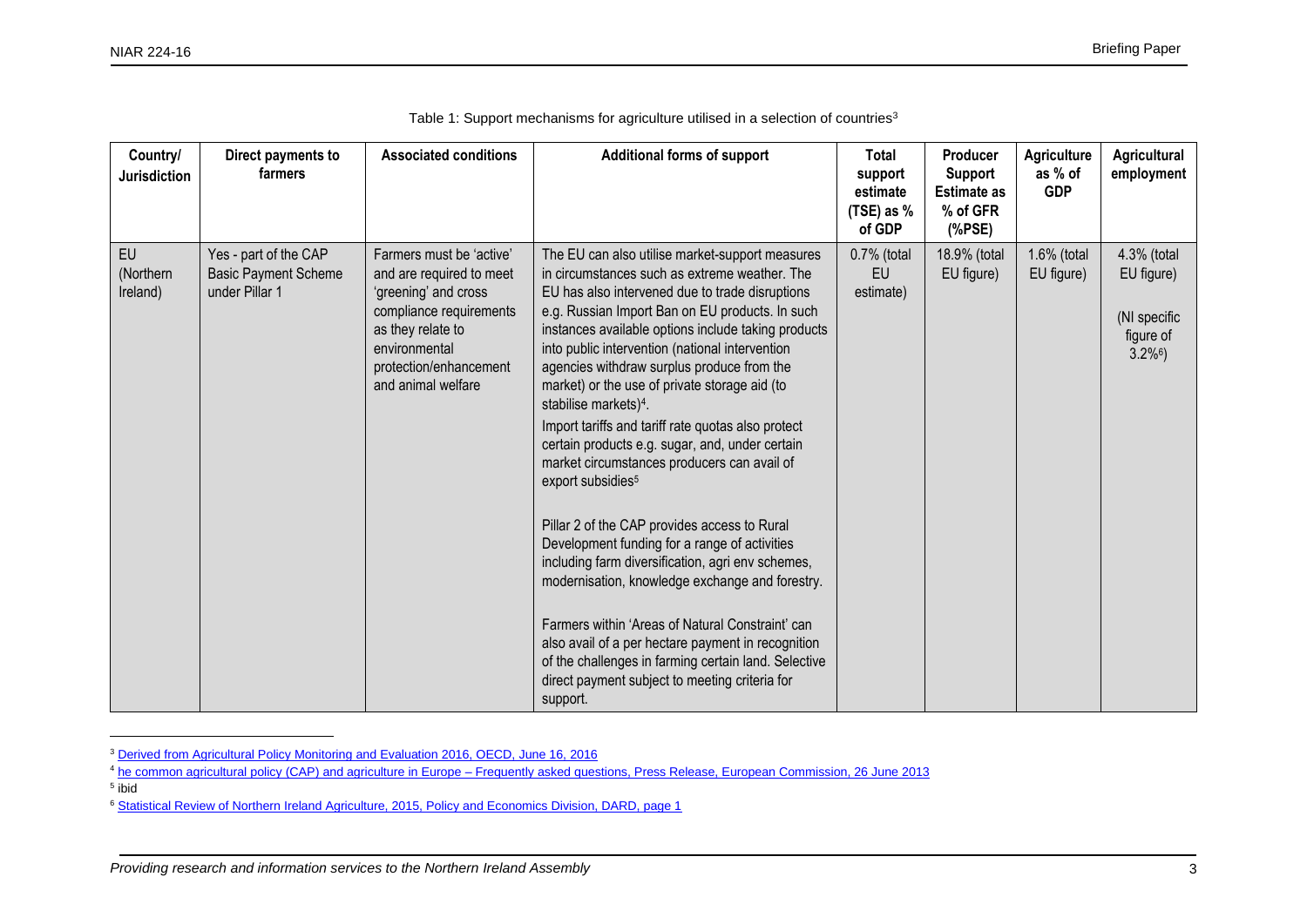$\overline{a}$ 

| Country/<br><b>Jurisdiction</b> | Direct payments to<br>farmers                                                                                                                                                                                                                                                           | <b>Associated conditions</b>                                                                                                  | <b>Additional forms of support</b>                                                                                                                                                                                                                                                                                                                                                                                                                          | Total<br>support<br>estimate<br>(TSE) as %<br>of GDP | Producer<br><b>Support</b><br><b>Estimate as</b><br>% of GFR<br>(% | <b>Agriculture</b><br>as % of<br><b>GDP</b> | <b>Agricultural</b><br>employment |
|---------------------------------|-----------------------------------------------------------------------------------------------------------------------------------------------------------------------------------------------------------------------------------------------------------------------------------------|-------------------------------------------------------------------------------------------------------------------------------|-------------------------------------------------------------------------------------------------------------------------------------------------------------------------------------------------------------------------------------------------------------------------------------------------------------------------------------------------------------------------------------------------------------------------------------------------------------|------------------------------------------------------|--------------------------------------------------------------------|---------------------------------------------|-----------------------------------|
| Norway                          | Yes - appear similar to<br>CAP mechanisms as they<br>include area and headage<br>payments (based on<br>numbers of livestock).<br>Also a production based<br>payment for meat.<br>Payments appear to differ<br>by region and farm size                                                   | Suggestions that there is<br>cross compliance but<br>potentially more limited in<br>scope -only one<br>programme <sup>7</sup> | Market price support, in the form of wholesale<br>target prices, is provided for milk, pork, grains,<br>some fruits and some vegetables. These target<br>prices and the budgetary framework for payments<br>to farmers, are negotiated annually between the<br>government and farmers' organisations.<br>Export subsidies of processed products to the EU<br>and marketing activities for horticultural products<br>are financed directly by the government | 0.91%                                                | 62%                                                                | 1.6%                                        | 1.8%                              |
| Switzerland                     | Yes - payments per area<br>to secure food supplies,<br>payments to maintain<br>farming in less favoured<br>conditions and in the form<br>of payments to farmers<br>who voluntarily apply<br>stricter farming practices<br>related to environmental<br>and animal welfare<br>objectives. | Environmental cross-<br>compliance conditions and<br>animal welfare conditions.                                               | Market price support (MPS) resulting from<br>important trade barriers applied at the border<br>Export subsidies for selected processed products                                                                                                                                                                                                                                                                                                             | 1.27%                                                | 62.4%                                                              | 0.8%                                        | 3.9% (2013)                       |
| Australia                       | Not as such - no<br>guaranteed annual<br>payment but can receive<br>targeted direct support in                                                                                                                                                                                          |                                                                                                                               | No market price support, with domestic and<br>international prices aligned.<br>There are Federal programmes to facilitate<br>structural adjustment, temporary assistance during                                                                                                                                                                                                                                                                             | 0.12%                                                | 1.3%                                                               | 2.5%                                        | 2.8%                              |

<sup>&</sup>lt;sup>7</sup> Environmental Cross Compliance in Agriculture, OECD Joint Working Party on Agriculture and the Environment of the Committee for Agriculture and the Environment Policy Committee, OECD, [2010, page 19](http://www.oecd.org/tad/sustainable-agriculture/44737935.pdf)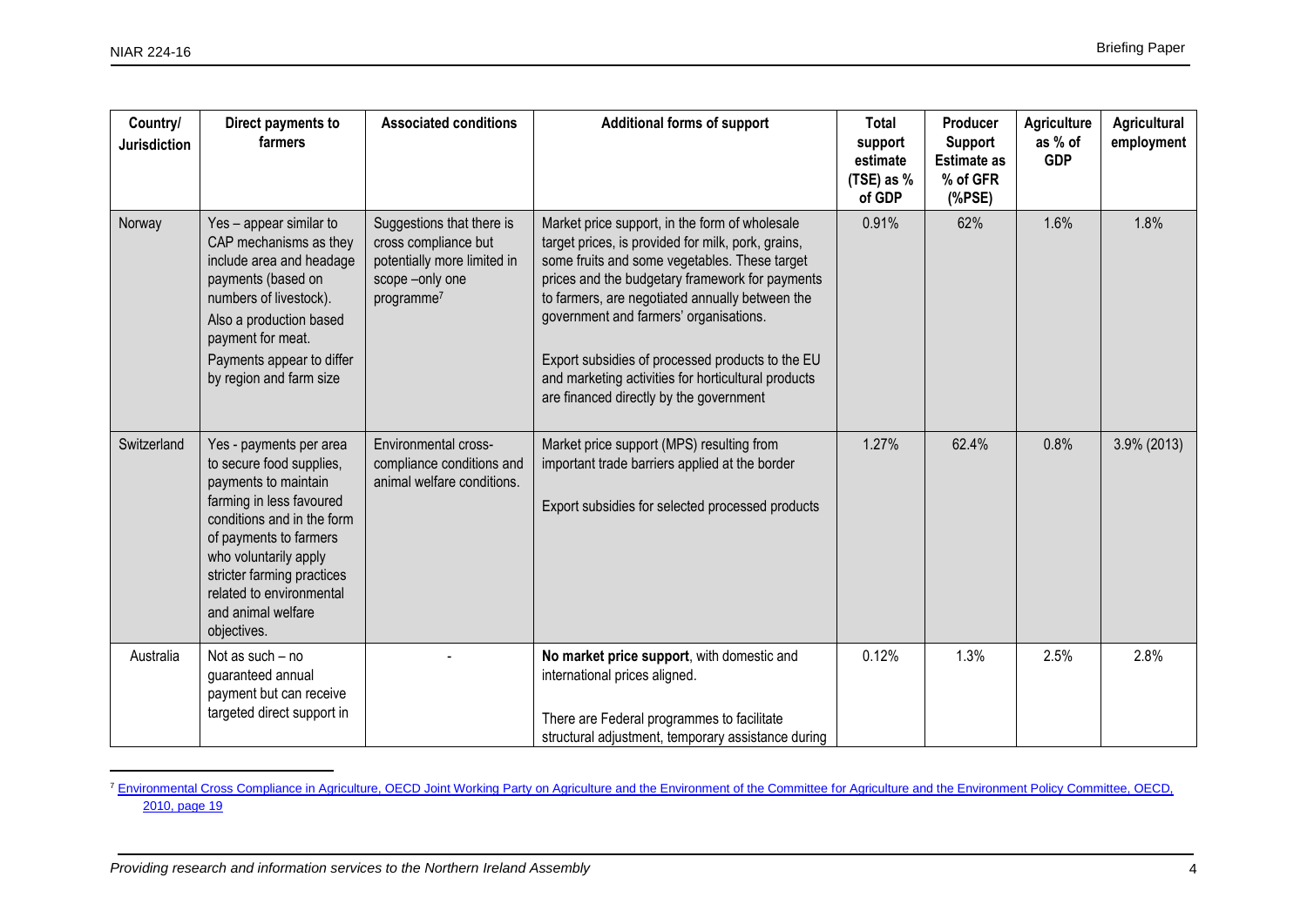| Country/<br><b>Jurisdiction</b> | Direct payments to<br>farmers                       | <b>Associated conditions</b>                                                                    | <b>Additional forms of support</b>                                                                                                                                                                                                                                                                                                                                                                                                                                | Total<br>support<br>estimate<br>(TSE) as %<br>of GDP | Producer<br>Support<br><b>Estimate as</b><br>% of GFR<br>(% | <b>Agriculture</b><br>as % of<br><b>GDP</b> | Agricultural<br>employment |
|---------------------------------|-----------------------------------------------------|-------------------------------------------------------------------------------------------------|-------------------------------------------------------------------------------------------------------------------------------------------------------------------------------------------------------------------------------------------------------------------------------------------------------------------------------------------------------------------------------------------------------------------------------------------------------------------|------------------------------------------------------|-------------------------------------------------------------|---------------------------------------------|----------------------------|
|                                 | certain circumstances<br>(see 3rd column in table). |                                                                                                 | droughts, and for natural resource and<br>environmental management                                                                                                                                                                                                                                                                                                                                                                                                |                                                      |                                                             |                                             |                            |
|                                 |                                                     |                                                                                                 | Research and development (R&D) programmes<br>are a major component of Australian support to<br>agriculture. Rural research and development<br>corporations (RDCs) are the Australian<br>Government's primary vehicle for supporting rural<br>innovation and drive agricultural productivity<br>growth.                                                                                                                                                            |                                                      |                                                             |                                             |                            |
|                                 |                                                     |                                                                                                 | Some direct targeted payments in particular to<br>deal with issues relating to drought include:<br>Farm Household Allowance (FHA)<br>$\bullet$<br>provides up to three years of income<br>support for eligible farmers and their<br>partners;<br>Managing Farm Risk Programme<br>encourages farm businesses to take up<br>insurance to cover against drought and<br>other production and market risks;<br>Tax measures designed to reduced<br>cash flow concerns. |                                                      |                                                             |                                             |                            |
| Brazil                          | No                                                  | All forms of support have<br>environmental conditions<br>attached but lack of<br>detailed data. | Regionally set minimum guaranteed prices, which<br>cover a broad range of crops from rice, wheat,<br>maize, cotton, soybeans, to regional crops like<br>cassava, beans, açaí, guaraná, sisal, and a few<br>livestock products like cow and goat milk and<br>honey.                                                                                                                                                                                                | 0.29%                                                | 2.6%                                                        | 5.6%                                        | 13.7% (2013)               |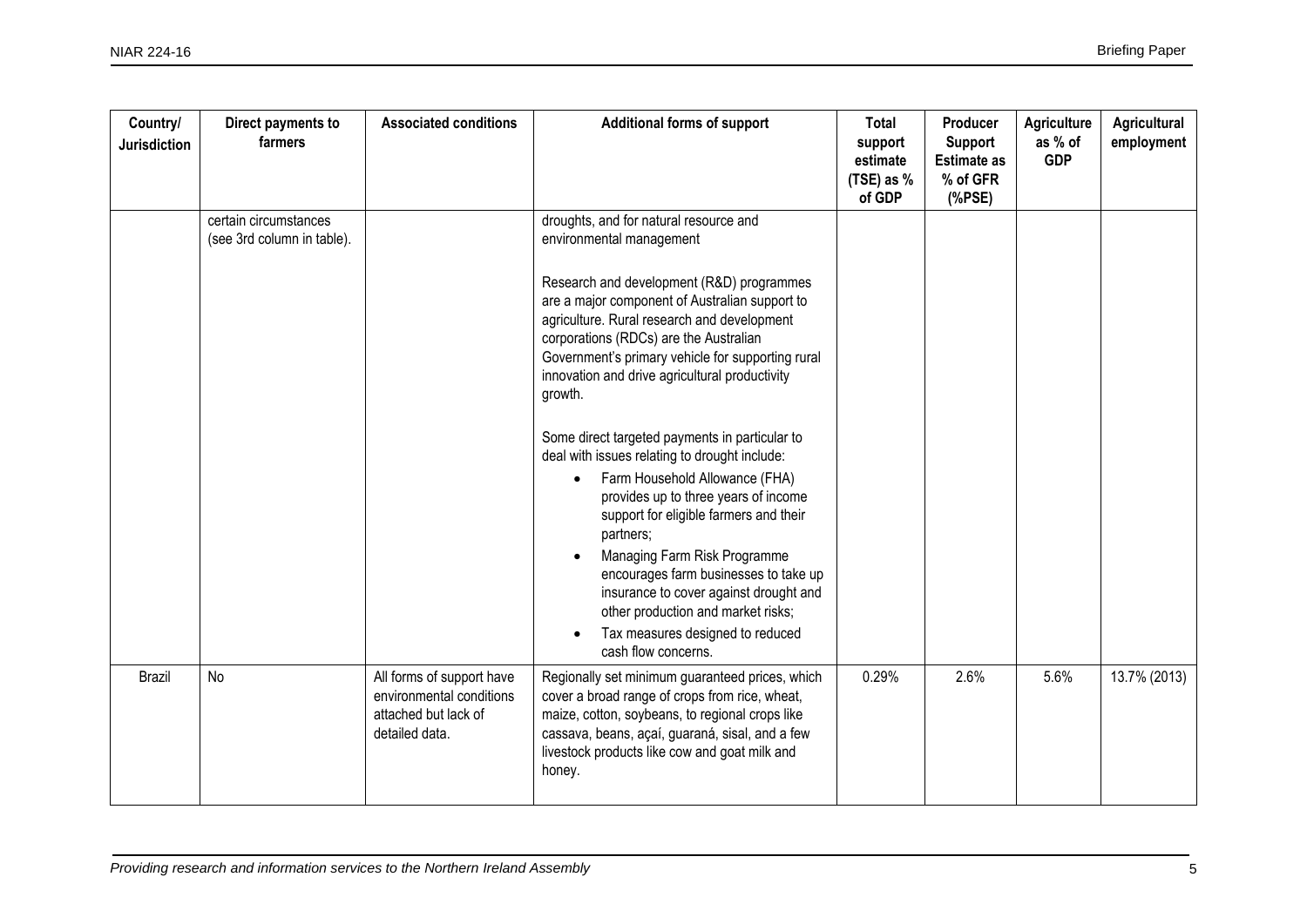$\overline{a}$ 

| Country/<br><b>Jurisdiction</b> | Direct payments to<br>farmers                                                                  | <b>Associated conditions</b> | <b>Additional forms of support</b>                                                                                                                                                                                                                                                                                                                                                                                            | <b>Total</b><br>support<br>estimate<br>(TSE) as %<br>of GDP | Producer<br><b>Support</b><br><b>Estimate as</b><br>% of GFR<br>(% | <b>Agriculture</b><br>as % of<br><b>GDP</b> | Agricultural<br>employment |
|---------------------------------|------------------------------------------------------------------------------------------------|------------------------------|-------------------------------------------------------------------------------------------------------------------------------------------------------------------------------------------------------------------------------------------------------------------------------------------------------------------------------------------------------------------------------------------------------------------------------|-------------------------------------------------------------|--------------------------------------------------------------------|---------------------------------------------|----------------------------|
|                                 |                                                                                                |                              | Government implements several price support<br>mechanisms, including direct government<br>purchases (AGF programme); premiums to<br>commercial buyers who pay minimum prices to<br>supply producers; and public and private options<br>contracts backed by private risk premium options                                                                                                                                       |                                                             |                                                                    |                                             |                            |
|                                 |                                                                                                |                              | Producers also receive various reduced-interest<br>marketing loans which enable them to withhold the<br>sale of a product in anticipation of a higher market<br>price.<br>Agricultural credit is the major policy instrument for<br>the sector and it is provided to both commercial<br>and small-scale family farms. The National Rural<br>Credit System (SNCR) directs credit to farmers at<br>preferential interest rates. |                                                             |                                                                    |                                             |                            |
|                                 |                                                                                                |                              | Agricultural insurance is another important area for<br>the government. There are four main programmes<br>providing support either in the form of insurance<br>premium subsidies or by compensating farmers for<br>production losses due to natural disasters.                                                                                                                                                                |                                                             |                                                                    |                                             |                            |
| Canada                          | Not as such - no<br>guaranteed annual<br>payment but can receive<br>targeted direct support in |                              | Farmers can avail of support under the Growing<br>Forward 2 Initiative <sup>8</sup> that includes provisions for<br>the following:<br>Developing and commercialising new<br>products and technologies;                                                                                                                                                                                                                        | 0.38%                                                       | 9.4%                                                               | 1.6%<br>(2010)                              | 2.0%                       |

<sup>8</sup> [Growing Forward 2, Infographic, Agriculture and Agri-Food Canada website, 2nd August 2016](http://www.agr.gc.ca/eng/about-us/key-departmental-initiatives/growing-forward-2/infographic-growing-forward-2/?id=1437743857549)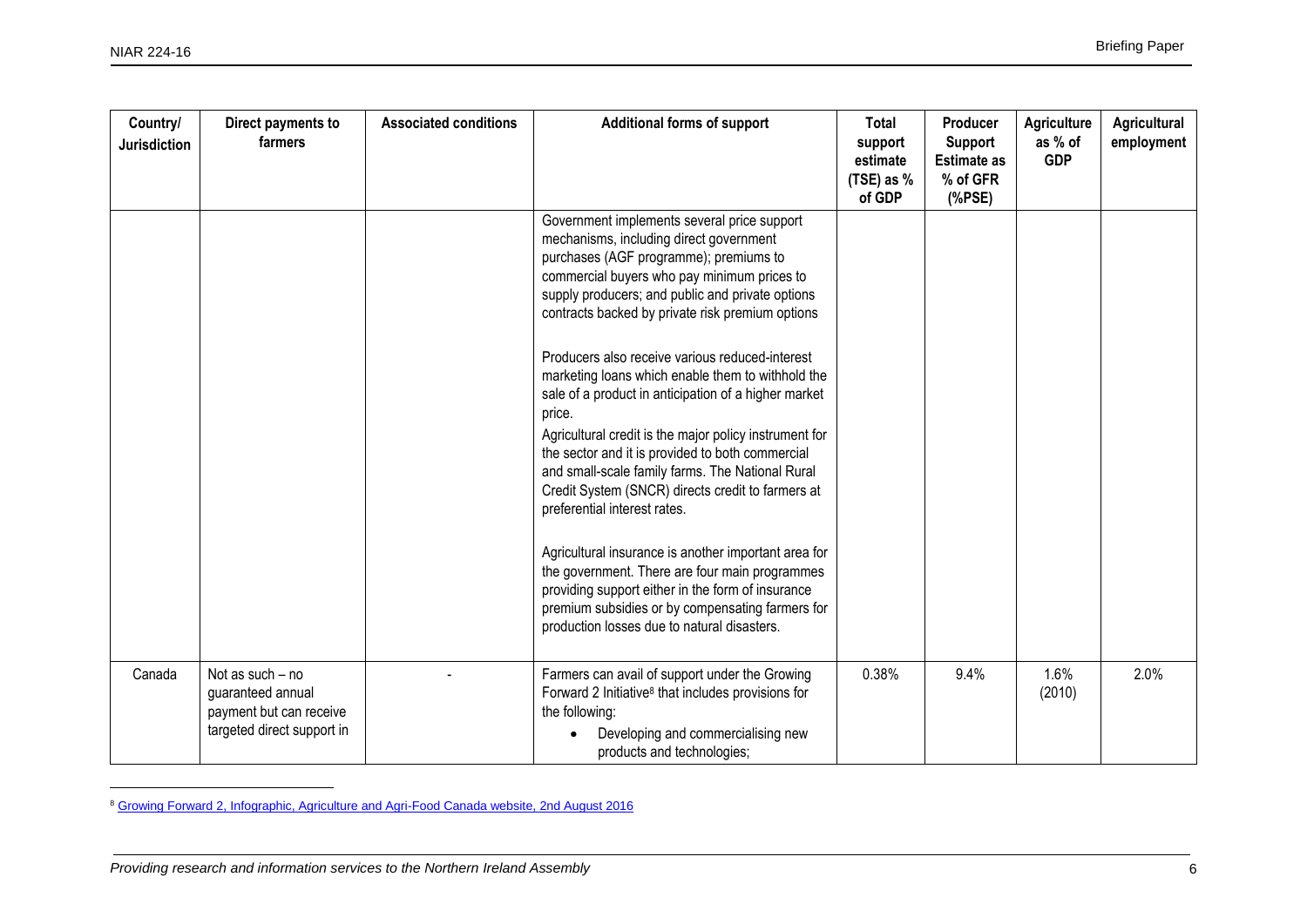| Country/<br><b>Jurisdiction</b> | Direct payments to<br>farmers                                                | <b>Associated conditions</b> | <b>Additional forms of support</b>                                                                                                                                                                                                                                                                                                                                                                                                                                                                                                                                                                                                                     | Total<br>support<br>estimate<br>(TSE) as %<br>of GDP | Producer<br><b>Support</b><br><b>Estimate as</b><br>% of GFR<br>(% | <b>Agriculture</b><br>as % of<br><b>GDP</b> | Agricultural<br>employment |
|---------------------------------|------------------------------------------------------------------------------|------------------------------|--------------------------------------------------------------------------------------------------------------------------------------------------------------------------------------------------------------------------------------------------------------------------------------------------------------------------------------------------------------------------------------------------------------------------------------------------------------------------------------------------------------------------------------------------------------------------------------------------------------------------------------------------------|------------------------------------------------------|--------------------------------------------------------------------|---------------------------------------------|----------------------------|
|                                 | certain circumstances<br>(see 3rd column in table)                           |                              | Increasing industry adoption of food<br>safety and traceability systems and<br>seizing new markets;<br>Increasing profitability in domestic and<br>global markets.<br>Business Risk Management Programmes also<br>exist to help farmers deal with market volatility and<br>disaster situations.<br>Also support in the form of the Advance Payments<br>Program (APP), the federal loan guarantee<br>programme that gives producers easier access to<br>credit through cash advances for their produce.<br>Supply-managed sectors (dairy, poultry and eggs),<br>which are protected by high custom tariffs and<br>oriented towards the domestic market. |                                                      |                                                                    |                                             |                            |
| China                           | Yes - but only for grain<br>producers and paid at a<br>flat rate per hectare | Lack of available data       | Market price support is the main channel for<br>providing support to Chinese farmers. It is<br>provided through tariffs, tariff rate quotas (TRQ)<br>and state trading, combined with minimum<br>guaranteed prices for rice and wheat and ad hoc<br>interventions on other agricultural commodity<br>markets.<br>Farmers also receive state subsidies for chemicals<br>and seeds and can avail of state subsidised<br>agricultural insurance schemes.                                                                                                                                                                                                  | 3.15%                                                | 21.3%                                                              | 9.5%                                        | 31.4%                      |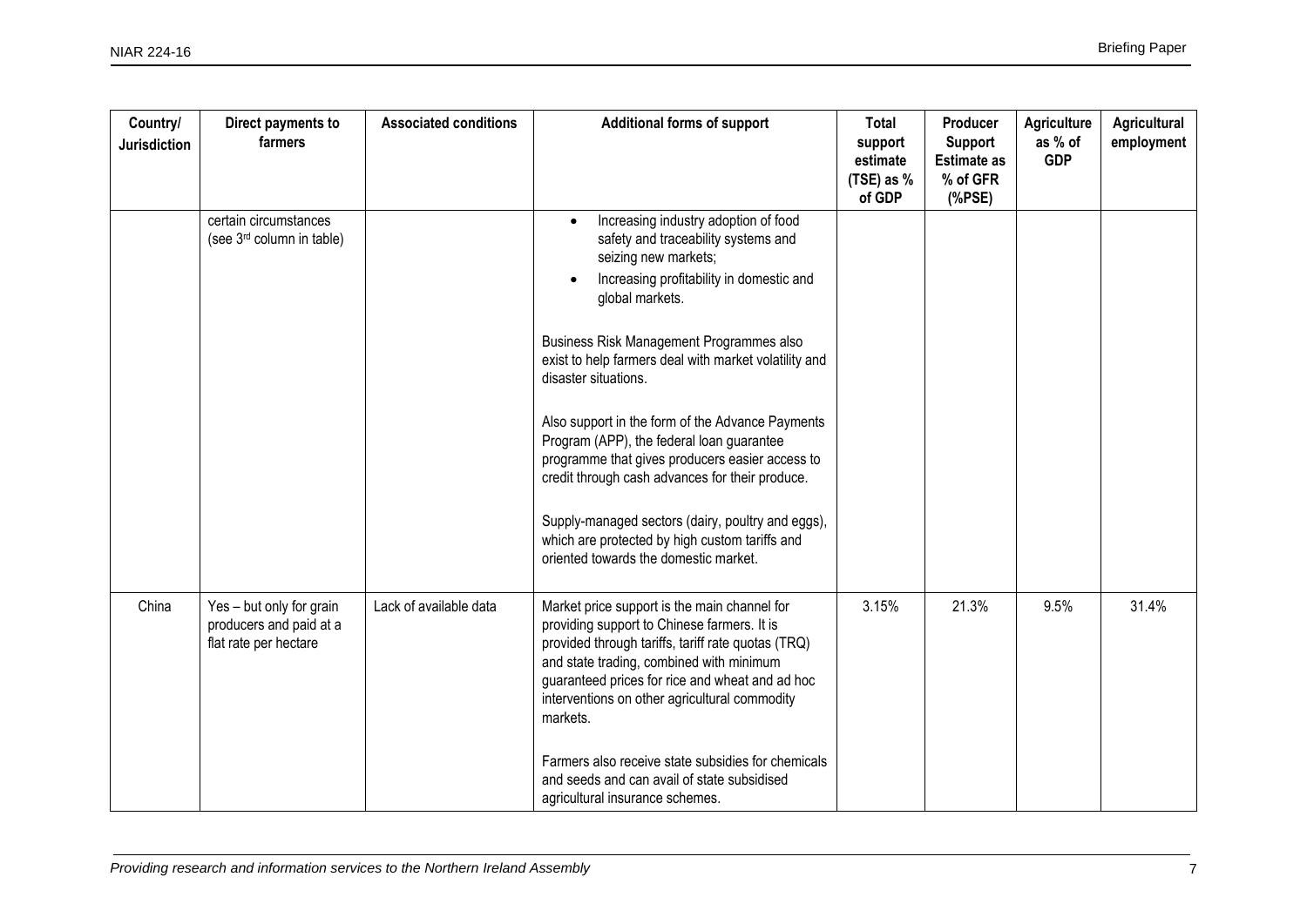| Country/<br><b>Jurisdiction</b> | Direct payments to<br>farmers                                                                                                                                                                                                                           | <b>Associated conditions</b>                                                                                                                              | <b>Additional forms of support</b>                                                                                                                                                                                                                                                                                                                                                                                                                                                                                                                                                                                                                                                                                                                                                                                                                                                                                                    | Total<br>support<br>estimate<br>(TSE) as %<br>of GDP | Producer<br><b>Support</b><br><b>Estimate as</b><br>% of GFR<br>(% | <b>Agriculture</b><br>as % of<br><b>GDP</b> | Agricultural<br>employment |
|---------------------------------|---------------------------------------------------------------------------------------------------------------------------------------------------------------------------------------------------------------------------------------------------------|-----------------------------------------------------------------------------------------------------------------------------------------------------------|---------------------------------------------------------------------------------------------------------------------------------------------------------------------------------------------------------------------------------------------------------------------------------------------------------------------------------------------------------------------------------------------------------------------------------------------------------------------------------------------------------------------------------------------------------------------------------------------------------------------------------------------------------------------------------------------------------------------------------------------------------------------------------------------------------------------------------------------------------------------------------------------------------------------------------------|------------------------------------------------------|--------------------------------------------------------------------|---------------------------------------------|----------------------------|
|                                 |                                                                                                                                                                                                                                                         |                                                                                                                                                           | Payments for returning farmland to forests and for<br>exclusion of degraded grassland from grazing<br>reflect environmental concerns.<br>Wide variety of programmes supporting<br>development of agricultural infrastructure,<br>including irrigation and drainage facilities.                                                                                                                                                                                                                                                                                                                                                                                                                                                                                                                                                                                                                                                        |                                                      |                                                                    |                                             |                            |
| Iceland                         | Yes - based on payment<br>entitlements, directly or<br>indirectly coupled with<br>production factors. Direct<br>payments are provided to<br>cattle (mainly dairy) and<br>sheep producers, and on<br>a smaller scale to certain<br>greenhouse producers. | In relation to sheep -<br>Keeping a minimum of<br>winter-fed sheep on the<br>farm is, however, required<br>for being eligible to<br>receive the payments. | Market price support, maintained by border<br>measures.<br>Market price support is provided for all livestock<br>products and some horticultural products.<br>Wholesale prices continue to be managed for<br>approximately half of the dairy products. A<br>government-chaired committee, representing both<br>the Farmers' Association and - on behalf of the<br>consumer side - the labour union, annually<br>determines guaranteed minimum prices for milk<br>delivered within production quotas.<br>Agricultural revenues are subject to a levy which is<br>distributed within and between various agricultural<br>bodies. Among these bodies is the Emergency<br>Relief Fund: it grants compensation payments to<br>farmers who suffer major financial losses after<br>natural disasters or because of extreme weather<br>conditions, animal diseases or accidents for which<br>there are no insurances available on the market. | 1.22%                                                | 56.3%                                                              | 6.9%<br>(2013)                              | 4.5%                       |
| New<br>Zealand                  | No guaranteed annual<br>payment since 1984, but                                                                                                                                                                                                         |                                                                                                                                                           | No direct market price support as prices are<br>aligned with world market prices due to open                                                                                                                                                                                                                                                                                                                                                                                                                                                                                                                                                                                                                                                                                                                                                                                                                                          | 0.28%                                                | 0.7%                                                               | 6.9%<br>(2011)                              | 6.3%                       |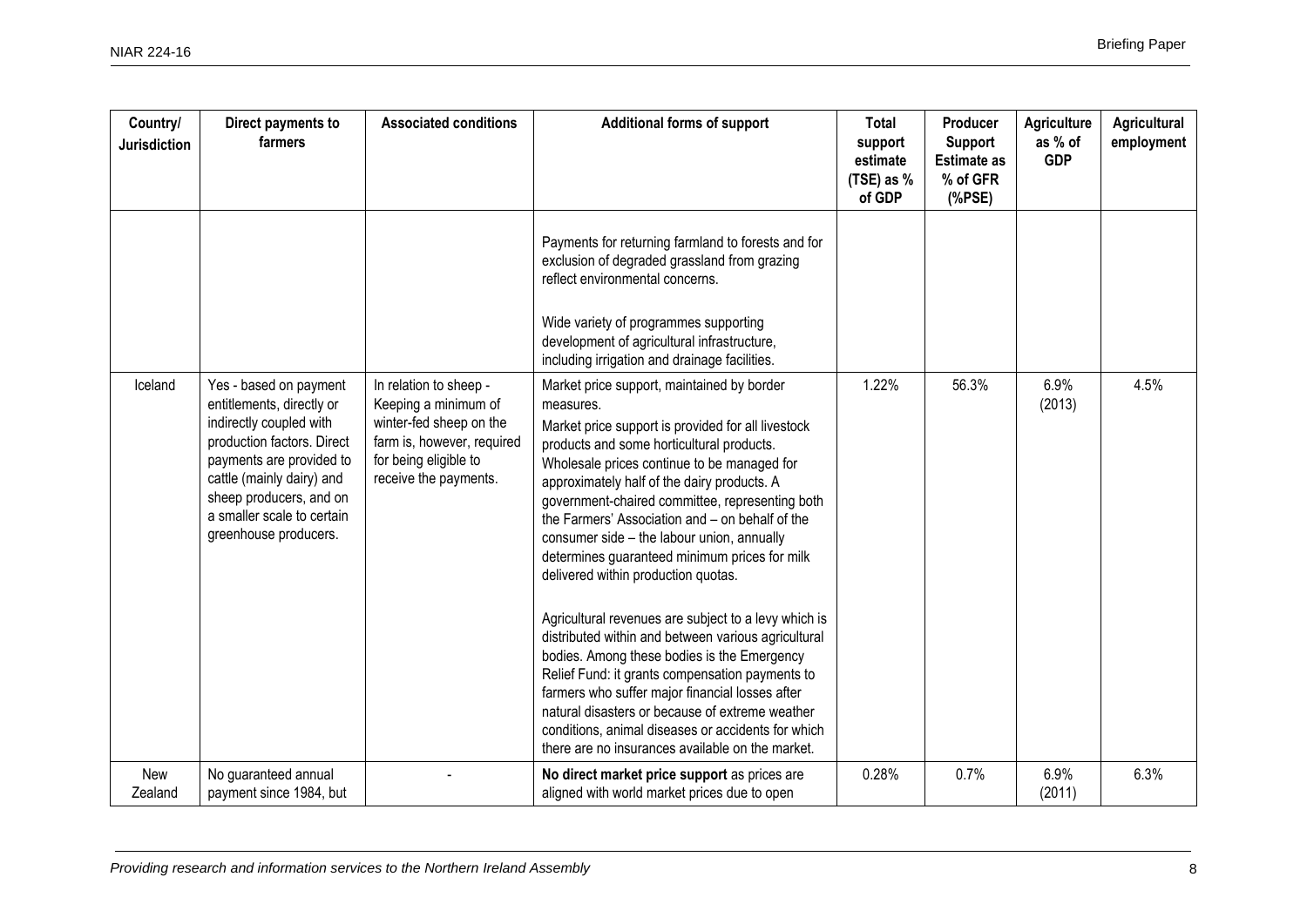| Country/<br><b>Jurisdiction</b> | Direct payments to<br>farmers                                                                    | <b>Associated conditions</b> | <b>Additional forms of support</b>                                                                                                                                                                                                                                                                                                                                                                                                                                                                                                                                                                                                                                                                                                              | Total<br>support<br>estimate<br>(TSE) as %<br>of GDP | Producer<br>Support<br><b>Estimate as</b><br>% of GFR<br>(% | Agriculture<br>as % of<br><b>GDP</b> | Agricultural<br>employment |
|---------------------------------|--------------------------------------------------------------------------------------------------|------------------------------|-------------------------------------------------------------------------------------------------------------------------------------------------------------------------------------------------------------------------------------------------------------------------------------------------------------------------------------------------------------------------------------------------------------------------------------------------------------------------------------------------------------------------------------------------------------------------------------------------------------------------------------------------------------------------------------------------------------------------------------------------|------------------------------------------------------|-------------------------------------------------------------|--------------------------------------|----------------------------|
|                                 | can receive targeted<br>direct support in certain<br>circumstances (see 3rd<br>column in table). |                              | trade. Exceptions are due to New Zealand's Import<br>Health Standards which effectively prevent fresh<br>poultry, eggs and some bee products from being<br>imported under current economic conditions, thus<br>generating some indirect market price support for<br>these sectors.<br>Government support provided mainly in the<br>context of:<br>animal disease control;<br>relief in the event of natural disasters;<br>the agricultural knowledge and<br>information system - to improve<br>efficiency of industry.<br>In the case of natural disaster relief including<br>drought support can include:<br>Tax credits<br>$\bullet$<br>Childcare assistance<br>Accommodation supplement<br>Emergency benefit payment<br>Unemployment benefit |                                                      |                                                             |                                      |                            |
| South Korea                     | Yes - since 1997 and<br>include:<br>early retirement<br>payment;<br>rice income<br>compensation; | Lack of data                 | Tariffs and a wide range of tariff rate quotas<br>(TRQs) continue to be the main instruments to<br>support domestic prices.<br>A public stockholding scheme for rice is<br>maintained in the form of a purchase and release                                                                                                                                                                                                                                                                                                                                                                                                                                                                                                                     | 1.66%                                                | 48.9%                                                       | 2.3%                                 | 5.5%                       |
|                                 |                                                                                                  |                              | mechanism operated to reduce price fluctuations                                                                                                                                                                                                                                                                                                                                                                                                                                                                                                                                                                                                                                                                                                 |                                                      |                                                             |                                      |                            |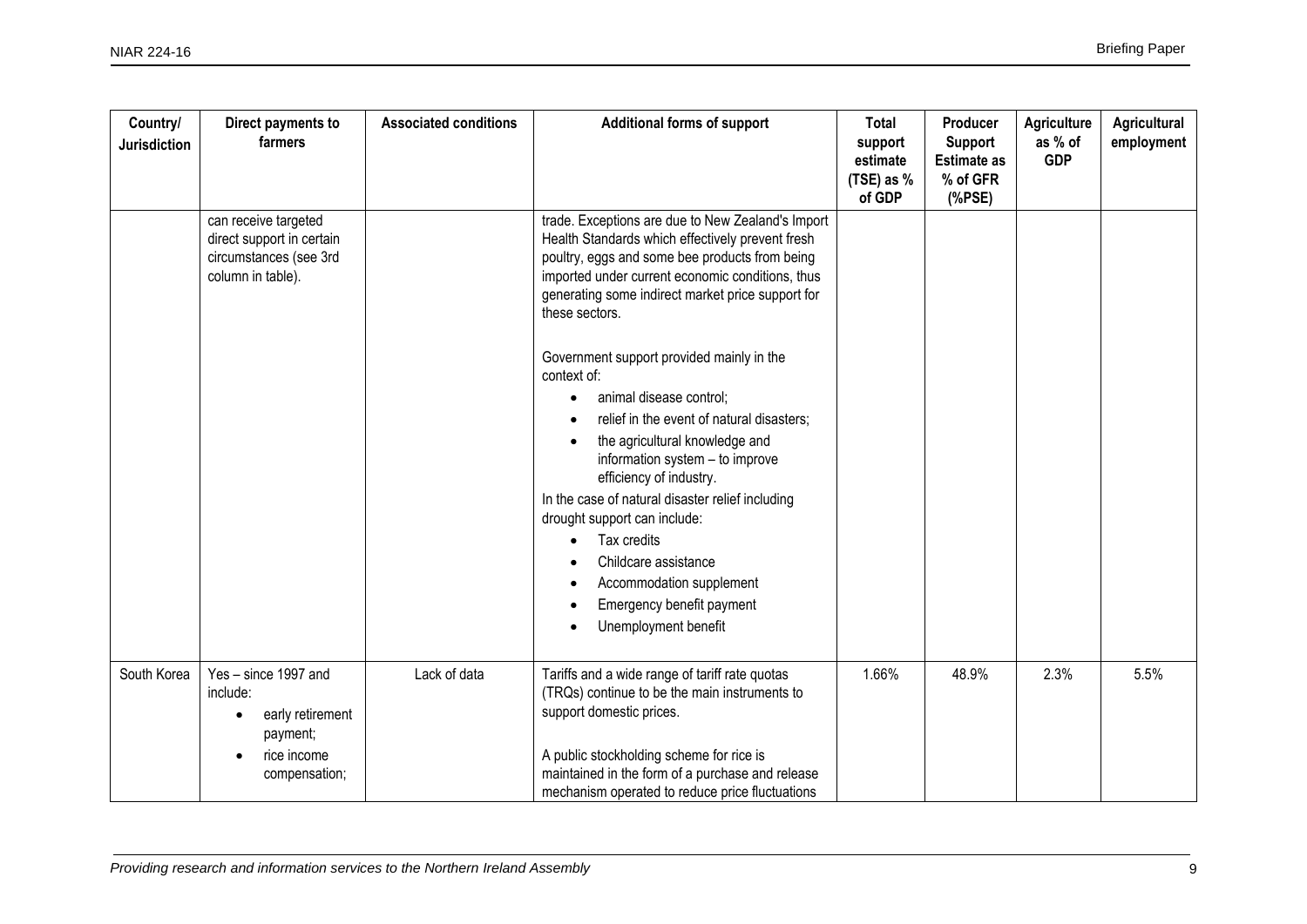| Country/<br><b>Jurisdiction</b> | Direct payments to<br>farmers                                                                                                                                                                                                                                                                  | <b>Associated conditions</b>                                                                                                                                     | <b>Additional forms of support</b>                                                                                                                                                                                                                                                                                                                                                                                                                                                                                                                                                                                                                                         | Total<br>support<br>estimate<br>(TSE) as %<br>of GDP | Producer<br><b>Support</b><br><b>Estimate as</b><br>% of GFR<br>$(%$ (%PSE) | <b>Agriculture</b><br>as % of<br><b>GDP</b> | Agricultural<br>employment |
|---------------------------------|------------------------------------------------------------------------------------------------------------------------------------------------------------------------------------------------------------------------------------------------------------------------------------------------|------------------------------------------------------------------------------------------------------------------------------------------------------------------|----------------------------------------------------------------------------------------------------------------------------------------------------------------------------------------------------------------------------------------------------------------------------------------------------------------------------------------------------------------------------------------------------------------------------------------------------------------------------------------------------------------------------------------------------------------------------------------------------------------------------------------------------------------------------|------------------------------------------------------|-----------------------------------------------------------------------------|---------------------------------------------|----------------------------|
|                                 | promotion of<br>environmentally-<br>friendly<br>agriculture;<br>maintaining<br>agriculture in<br>less-favoured<br>areas; and<br>rural landscape<br>conservation                                                                                                                                |                                                                                                                                                                  | in the domestic market and to face emergency<br>situations such as natural disasters.<br>Agricultural insurance scheme, introduced for<br>apples and pears in 2001, has increased its<br>product coverage to 62 items including 46 crops<br>and 16 livestock - government subsidises 50% of<br>insurance premium.<br>Development and maintenance of infrastructure<br>and agricultural knowledge and innovation system<br>- example is the 'Smart Farm' concept:<br>greenhouses and cattle sheds that can be<br>remotely controlled using smart phones and PCs,<br>and is starting to develop improved farm<br>production management models based on big<br>data analysis. |                                                      |                                                                             |                                             |                            |
| Turkey                          | Yes - focussed on<br>commodity-specific<br>deficiency payments and<br>payments based on<br>current area or animal<br>number - coupled<br>support.<br>With regards to deficiency<br>payments, producers of<br>oilseeds, olive oil, cotton,<br>cereals and tea (since<br>2005) benefit from such | A number of regulations<br>control water and soil<br>pollution, and provide<br>protection to wetlands, but<br>unclear if these are direct<br>payment conditions. | Most farmers are exempt from income tax (mainly<br>due to small size of farms).<br>Input subsidies are provided mainly in the form of<br>interest concessions and payments to improve<br>animal breeds and farm production capacity (e.g.<br>field levelling, drainage, soil improvement and<br>protection, land consolidation and research and<br>development).<br>Region specific programmes and investment<br>support to improve dairy and beef farm structures<br>are in place.                                                                                                                                                                                        | 2%                                                   | 19.8%                                                                       | 8%                                          | 21.1%                      |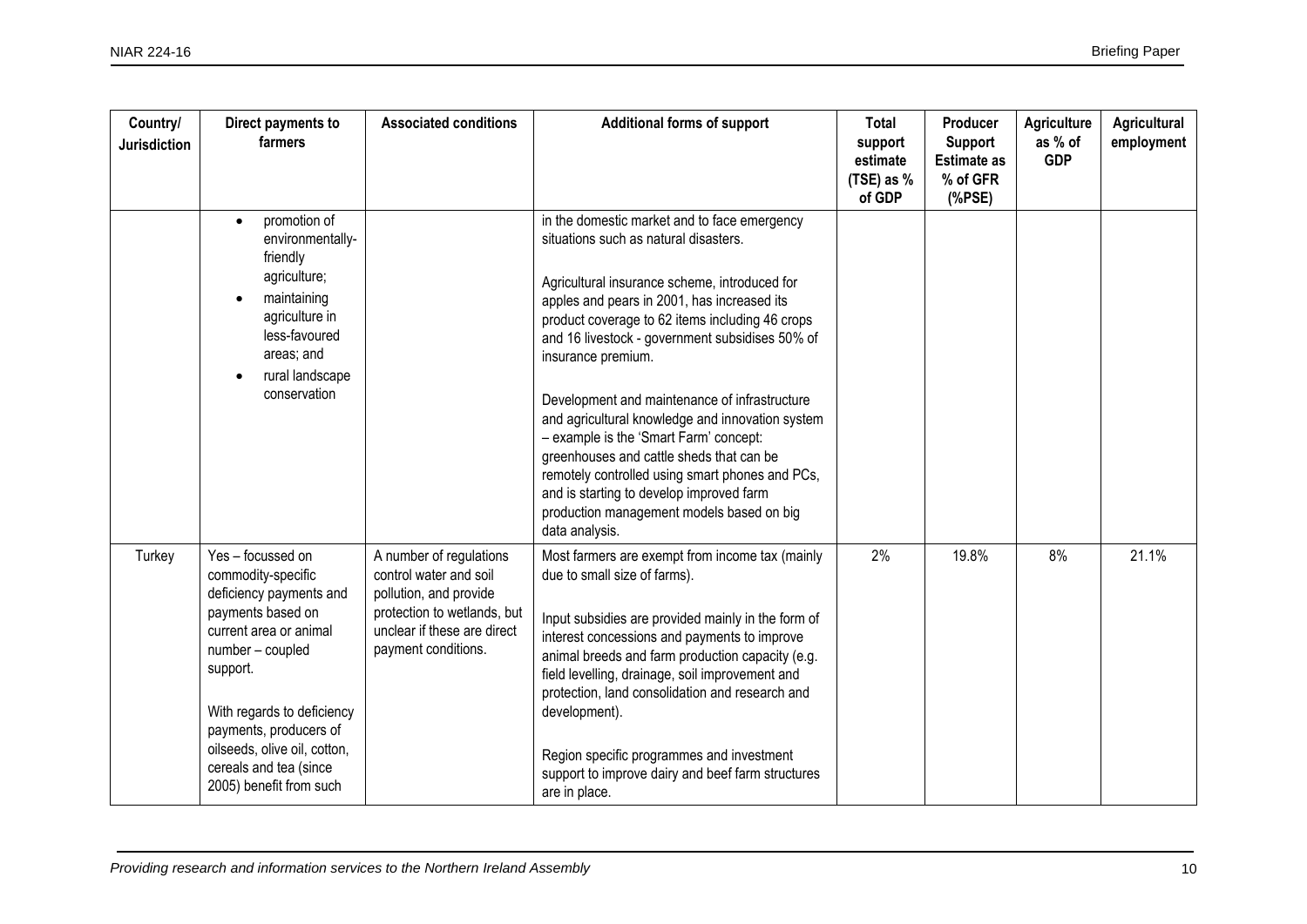| Country/<br><b>Jurisdiction</b> | Direct payments to<br>farmers                                                                                                                                                                                                                                                                                                  | <b>Associated conditions</b>                                                                                                                                                                                                                                                                                                        | <b>Additional forms of support</b>                                                                                                                                                                                                                                                                                                                                                                                                                                                                                                                                              | Total<br>support<br>estimate<br>(TSE) as %<br>of GDP | Producer<br><b>Support</b><br><b>Estimate as</b><br>% of GFR<br>(% | Agriculture<br>as % of<br><b>GDP</b> | Agricultural<br>employment |
|---------------------------------|--------------------------------------------------------------------------------------------------------------------------------------------------------------------------------------------------------------------------------------------------------------------------------------------------------------------------------|-------------------------------------------------------------------------------------------------------------------------------------------------------------------------------------------------------------------------------------------------------------------------------------------------------------------------------------|---------------------------------------------------------------------------------------------------------------------------------------------------------------------------------------------------------------------------------------------------------------------------------------------------------------------------------------------------------------------------------------------------------------------------------------------------------------------------------------------------------------------------------------------------------------------------------|------------------------------------------------------|--------------------------------------------------------------------|--------------------------------------|----------------------------|
|                                 | payments. Hazelnut<br>producers receive<br>payments based on area.<br>Payments are also<br>provided for fodder crops,<br>organic farming, certified<br>seeds, gasoline and<br>fertiliser use implemented<br>on the basis of area.                                                                                              |                                                                                                                                                                                                                                                                                                                                     | Government financing for the development and<br>maintenance of infrastructure, especially for<br>irrigation.<br>Four state owned marketing boards for agricultural<br>products: the Turkish Grain Board, the Meat and<br>Milk Board, Sugar Authority, and Tobacco and<br>Alcohol Market Regulatory Authority - influence<br>the determination of prices in the market by<br>providing price support through commodity<br>purchasing and stockpiling, disbursing subsidies,<br>procuring and supplying input to farmers, or<br>importing and exporting agricultural commodities. |                                                      |                                                                    |                                      |                            |
| <b>USA</b>                      | No - had until 2014 when<br>the Farm Act repealed<br>Direct Payments, the<br><b>Countercyclical Payments</b><br>Program and the Average<br>Crop Revenue Election<br>(ACRE) Program. The<br>repeal of direct payments,<br>which were a decoupled<br>form of support,<br>constituted a major shift in<br>US agricultural policy. | Direct agricultural<br>budgetary support and<br>rural development<br>payments were subject to<br>cross compliance<br>requirements.<br>Cross compliance<br>required individual farm-<br>based conservation plan<br>to protect highly erodible<br>cropland and wetlands -<br>less clarity now given<br>removal of direct<br>payments. | Direct payments have been replaced by a move<br>towards crop insurance support.<br>Minimum pricing and border tariffs for a range of<br>different agricultural products. Also marketing<br>loans available for certain products.<br>Additional support schemes and programmes as<br>follows:<br>specialty crops;<br>organic farmer;<br>bioenergy;<br>rural development; and<br>new/young farmers and ranchers.                                                                                                                                                                  | 0.42%                                                | 9.4%                                                               | 1.4%<br>(2013)                       | 2.3%                       |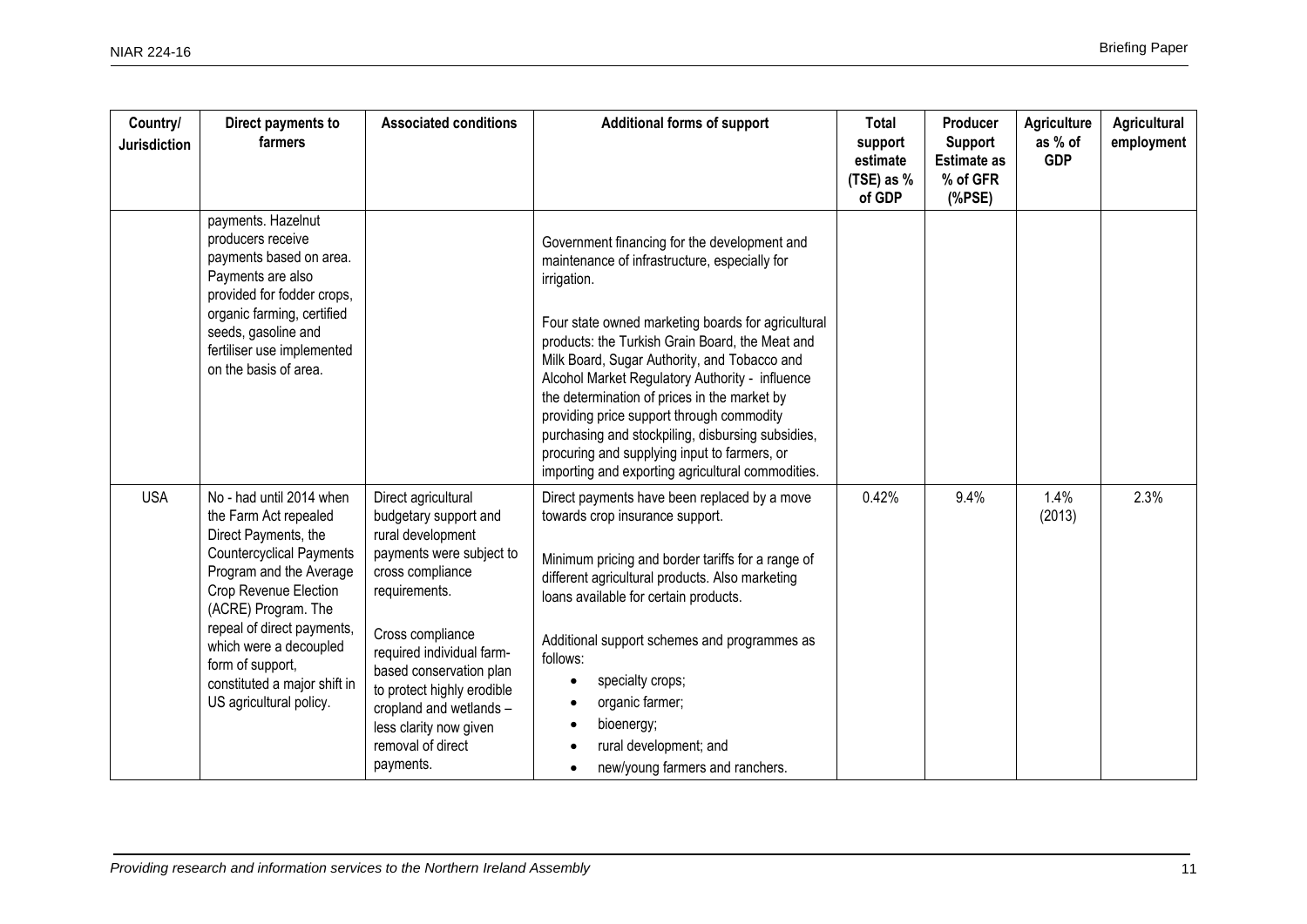Table 2 provides a ranking for each of the 11 countries and EU in terms of each of the directly comparable statistical data components, with a rank of 1 representing the highest figure within each category, and a rank of 12 indicating the lowest figure.

| Country             | <b>Total support</b><br>estimate as % of<br>GDP - variable<br>ranking | <b>Producer Support</b><br>Estimate as % of<br>GFR - variable<br>ranking | Agriculture as %<br>of GDP - variable | % in Agricultural<br>employment |
|---------------------|-----------------------------------------------------------------------|--------------------------------------------------------------------------|---------------------------------------|---------------------------------|
| Northern Ireland/EU | 7                                                                     | 7                                                                        | $\overline{7}$                        | $6\phantom{1}$                  |
| Norway              | 6                                                                     | $\overline{2}$                                                           | 6                                     | 10                              |
| Switzerland         | 4                                                                     |                                                                          | 8                                     | 12                              |
| Australia           | 12                                                                    | 11                                                                       | 4                                     | 7                               |
| Brazil              | 10                                                                    | 10                                                                       | 3                                     | 11                              |
| Canada              | 9                                                                     | 8                                                                        | 9                                     | 9                               |
| China               |                                                                       | 5                                                                        |                                       |                                 |
| Iceland             | 5                                                                     | 3                                                                        | 11                                    | 5                               |
| New Zealand         | 11                                                                    | 12                                                                       | 10                                    | 3                               |
| South Korea         | 3                                                                     | 4                                                                        | 5                                     | 4                               |
| Turkey              | 2                                                                     | 6                                                                        | $\overline{2}$                        | $\overline{2}$                  |
| <b>USA</b>          | 8                                                                     | 9                                                                        | 12                                    | 8                               |

| Table 2: Comparison of 12 Countries for individual agricultural measures |  |  |
|--------------------------------------------------------------------------|--|--|
|                                                                          |  |  |

### 3 Analysis of data

The data in tables 1 and 2 reveals a number of interesting themes in relation to the level and types of agricultural support available to farmers in the selected countries (and collection of countries in the case of the EU).

#### **3.1 Levels of and reliance on support**

The data in columns 5 and 6 of table 1 reveals both the amount that individual countries spend on agricultural support as a proportion of national GDP and how reliant farmers are on this support as calculated by considering the percentage of Gross Farm Receipts accounted for by this support. Columns 7 and 8 within table 1 also provide some context for the support provided to agriculture, by highlighting its significance to the country in terms of national GDP contribution and overall employment.

Looking at the data it is apparent that there is a wide variation in these figures across the countries included within this paper.

With regards to the data on total agricultural support (TSE) as a proportion of national GDP, there appear to be three positive correlations with, total support as a proportion of GDP, agricultural employment and contribution of agriculture to GDP. Notable examples here include China and Turkey which had high levels of agricultural employment and the highest recorded figures for total support to agriculture as a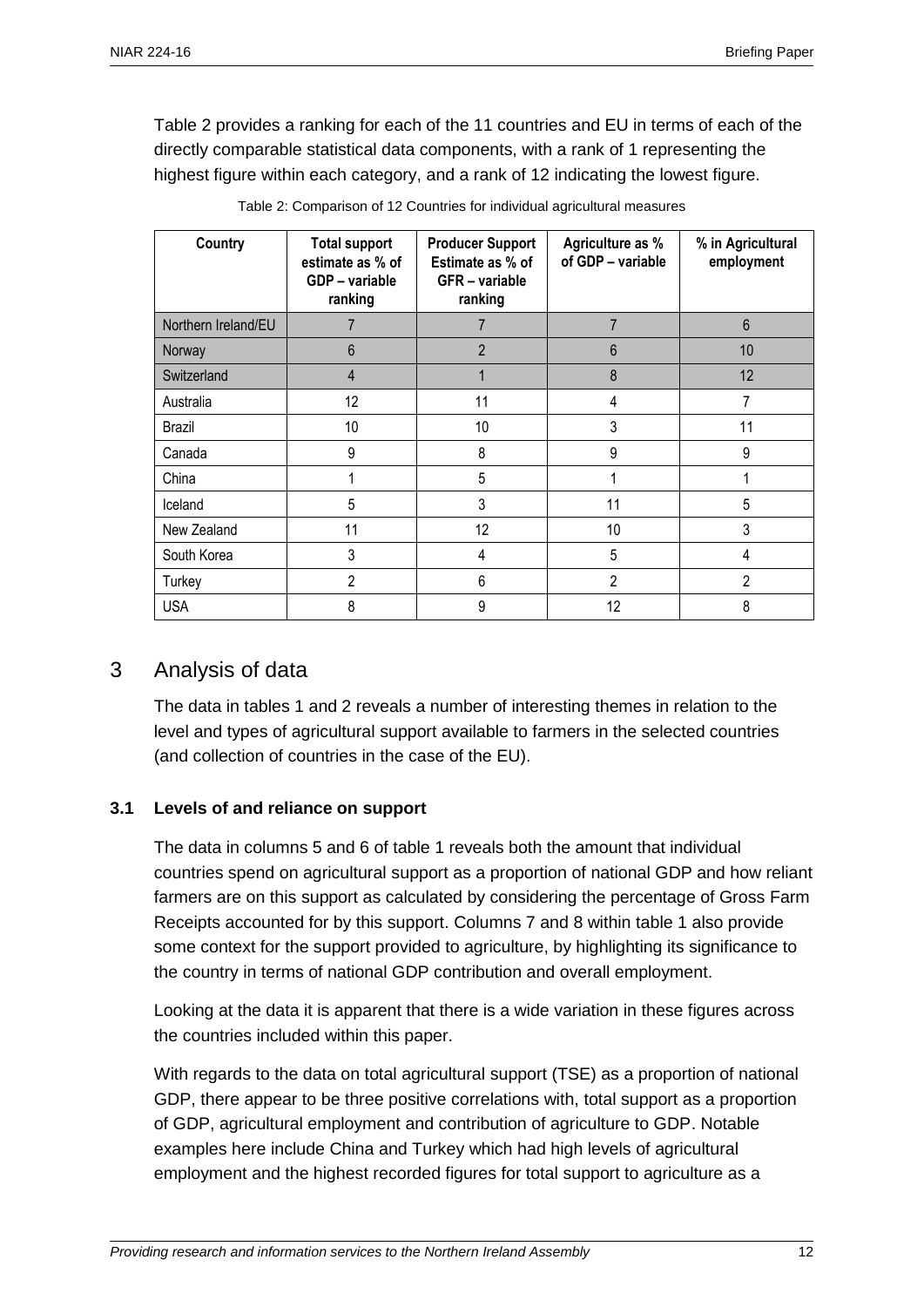percentage of national GDP. There are however countries where this trend does not hold, with Switzerland ranking highly in terms of total support as a percentage of GDP but having the lowest percentage in agricultural employment of the countries looked at in this paper.

On the specific issue of support to individual farmers, as indicated by Producer Support Estimate (PSE) as a percentage of Gross Farm Receipts (GFR), it is clear that this data shows the greatest variation across all the countries considered. The actual range for this data set highlights this variation, with the highest figure being recorded in Switzerland at 62.4% and the lowest being found in New Zealand at 0.7%. In terms of what this means it is clear that some countries are putting a greater effort into agricultural support than others. It is not clear from the available data however if this reflects the state of agriculture within a country and an apparent need to protect it in instances where it is struggling, or the fact that farming could be doing well and does not require direct support. Additionally, the data could reflect variations in the agricultural activity carried out in each of the identified countries/jurisdictions.

Within the context of 'Brexit', the PSE as a percentage of GFR figures are particularly interesting. The OECD data in table 1 reveals an overall EU figure of PSE equating to 18.9% of GFR which is considerably lower than the equivalent figure in many of the other countries identified, as evidenced by table 2 which shows the EU ranked 7 out of 12. Interestingly, the highest PSE as a percentage of GFR figures are recorded for those countries which utilise direct payments to farmers.

The situation within Switzerland and Norway which ranked first and second on this measure with values of 62.4% and 62% respectively provides particular food for thought given the fact that both of these countries have been cited as possible models for the UK's relationship with the EU. Based on this data, and whilst recognising that the OECD does not provide UK and Northern Ireland specific comparable data, there must be questions around whether adopting either the Norwegian or Swiss model could result in increased direct support for farmers within the UK and Northern Ireland? Additionally, it would be useful but challenging to establish if Norway and Switzerland have either had, or have voluntarily chosen, to adopt this high level of support for agriculture as a result of their EU relationship and their efforts to gain access to this market.

At the other end of the PSE as a percentage of GFR scale, and still focussed on 'Brexit' impacts, could local farmers find themselves facing a situation similar to that in Australia and New Zealand where producer support accounts for less than 1.3% and 0.7% of Gross Farm Receipts respectively? This would constitute a radical departure from the existing EU system with its direct payments and PSE as percentage GFR figure of 18.9%. This does raise the question as to how successful and profitable farming is within countries such as New Zealand and Australia where the level of direct support appears to be low? Furthermore, if these farmers are successful and profitable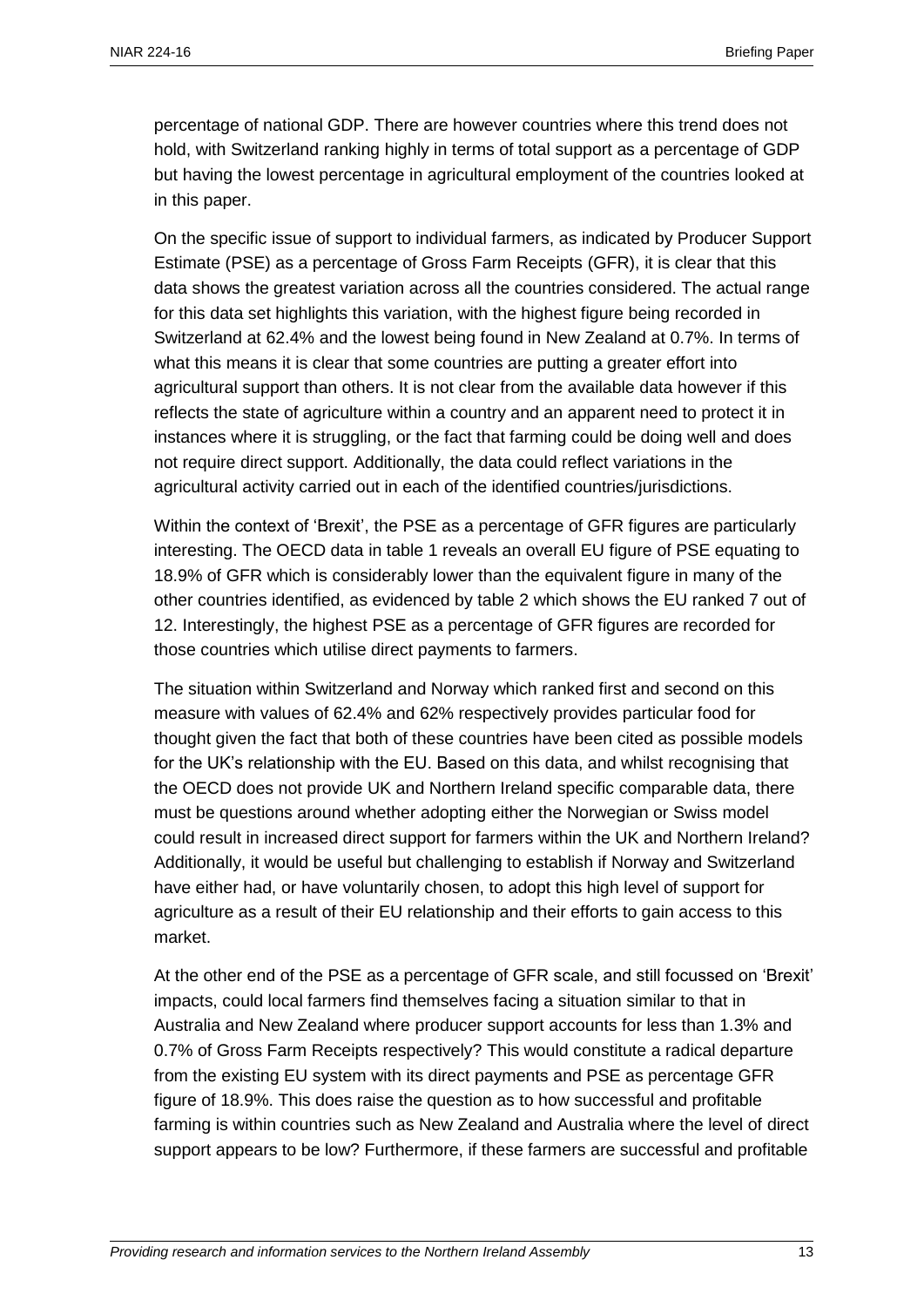could there be lessons to learn for our local industry, pending any changes to either the provision or nature of direct payments post 'Brexit'?

#### **3.2 Direct payments – utilisation and nature**

At a very basic level it is clear that the **majority of the countries (seven to be precise), namely China, the EU, Iceland, Norway, South Korea and Switzerland, currently make annual direct payments to their farmers**. Of the remaining five countries, Australia, Canada and New Zealand, despite not making annual direct payments, do have mechanisms that enable them to make direct payments to farmers in particular circumstances, most particularly linked to drought or natural disaster alleviation. In terms of the countries identified, only the United States of America and Brazil currently have no direct payments to farmers, although it is worth noting that the USA did up until 2014 and the passing of the Farm Act.

In terms of the types of direct payments that are made to farmers, the systems employed in the EU, Norway and Switzerland are broadly similar with an emphasis on area payments, although Norway also includes a production based payment for meat. Turkey, Iceland, South Korea and China employ a similar headage/area based system but the emphasis is more restrictive and appears more focussed on particular commodities such as grain and hazelnuts.

The systems employed in South Korea and Turkey are also notable for the fact that they provide direct payments to farmers for additional elements of their activity. In the case of South Korea this includes an early retirement payment and similarly to support under CAP, payments for environmentally friendly agriculture, and maintaining agriculture in less favoured areas. Within Turkey, farmers can access direct payments for certified seeds, gasoline and fertiliser. Whilst in China there are state subsidies for the purchase of seeds and chemicals.

#### **3.3 Associated conditions for agricultural support**

In general terms the data within table 1 reveals a range of conditions for the receipt of agricultural support.

With specific regards to direct payments, based on the available data, environmental protection or enhancement conditions apply within the EU (NI included), Norway, Switzerland and Turkey, but there is some suggestion that the scope of these conditions may be more limited in Norway. Whilst there is no specific data in this regard for South Korea, the nature of the direct payments used, such as the promotion of environmentally friendly agriculture and rural landscape conservation suggest that environmental protection is a policy priority. There is a lack of data around the use of environmental conditions for direct payments in China and Iceland.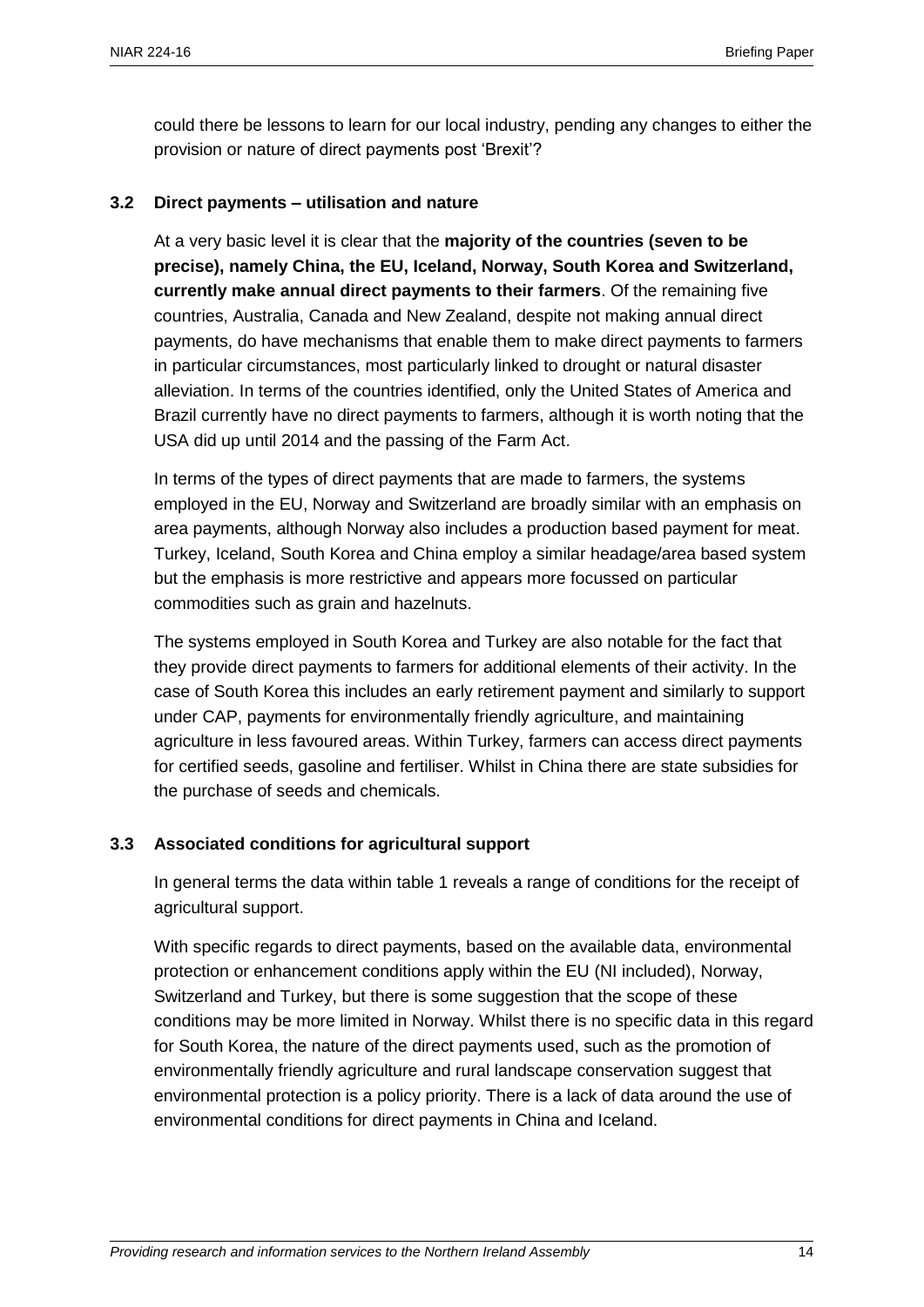Other conditions utilised in relation to direct payments include the use of the 'active farmer' conditions within the EU, and a similar model in Iceland which requires the keeping of a minimum number of winter fed sheep.

Whilst the emphasis within table 1 is on associated conditions for direct payments, the evidence also highlights the fact that other forms of support come with associated conditions with notable examples being environmental conditions for all support mechanisms in Brazil, and responses to natural disasters/extreme weather in Australia, Canada, New Zealand and the USA.

#### **3.4 Additional forms of agricultural support – features**

Table 1 highlights that regardless of whether they make use of direct payments all of the jurisdictions identified within this paper make use of additional mechanisms that provide support to the agricultural sector and individual farmers.

Common approaches include various market price supports based on measures such as border tariffs, and guaranteed minimum pricing (although New Zealand and Australia stand apart as the only countries not employing any direct market price support mechanisms). As an additional form of marketing support a number of countries, namely Norway and Switzerland, provide export subsidies for selected processed products.

The funding of farm/crop insurance support schemes in Australia, Brazil, South Korea and the United States represents a mechanism that can reduce farmer costs, particularly in countries where extreme weather can have a potentially devastating impact on crops.

Investment in physical agricultural infrastructure is clearly a government priority in South Korea, China, and Turkey, whilst Australia, New Zealand, Canada and South Korea also focus on knowledge and technology development to improve farming practice.

In terms of unique supports, a number of features stand out, as follows. Within Turkey, the majority of farmers are exempt from income tax, although this may owe more to their small size, than a deliberate policy decision to benefit farmers. Farmers in Canada have access to an Advance Payments Programme which gives farmers easier access to credit by giving them cash advances for their produce, whilst Brazil operates a National Rural Credit System that specifically directs credit to farmers at preferential interest rates. Whilst the provisions are unique to drought conditions/disaster relief, Australia and New Zealand also operate a number of unique schemes including tax credits, childcare assistance, accommodation supplements and, in the case of Australia, a Farm Household Allowance that provides up to three years of income support for eligible farmers and their partners.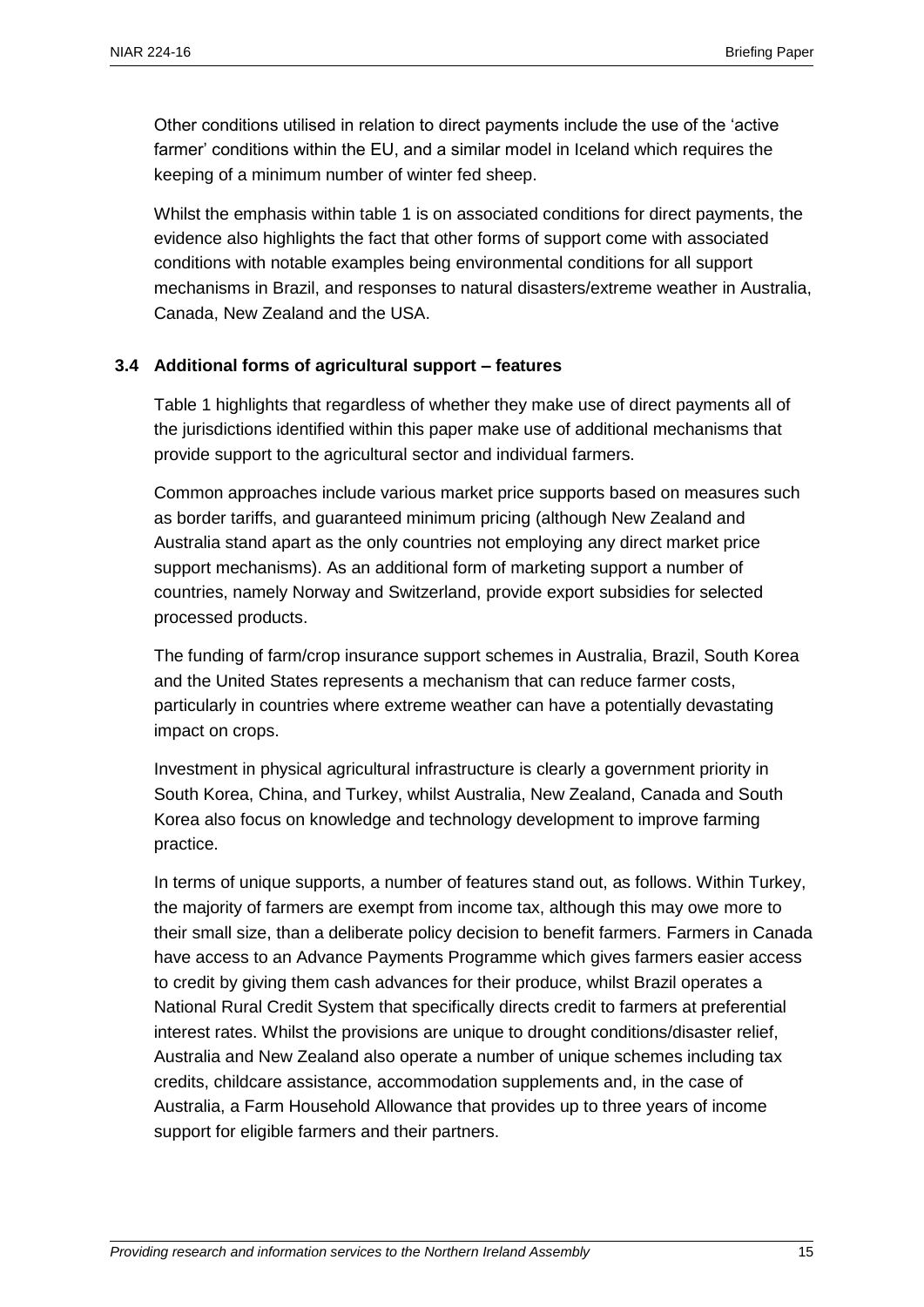# 4 Key observations and potential questions

- The distinction between direct payments and other types of support to agriculture is not as clear cut in other parts of the word as it is within the EU. Within this context the distinction between annual direct payment and conditional direct payments may be more appropriate and by taking such an approach, ten of the twelve countries/jurisdictions identified within this paper do or can directly provide cash to individual farmers providing they meet certain conditions;
- Whilst it would be wrong to assume that the twelve selected countries are wholly representative of global agriculture, the data does nonetheless support the thesis that direct payments to farmers are commonplace and not restricted to the EU. This is a significant finding as it may highlight the fact that 'Brexit' need not mean an end to direct payments for local farmers, although they could well be different to the current CAP provisions;
- Based on the data for the twelve countries/jurisdictions the EU effectively appears to be broadly mid ranking in terms of agricultural support to farmers. Whilst recognising that the EU data covers all 28 Member States and cannot be broken down for either the UK or Northern Ireland (save for percentage in agricultural employment) it does suggest that more or less could be done within the UK to support agriculture based on the data from other countries. With regard to doing more, Norway and Switzerland appear to be the most generous whilst the approach taken in Australia or New Zealand could be seen as doing the least;
- The critical point here is that the outcomes for local farmers, particularly in the short to medium term could be very different, depending on whether the UK decides to provide direct support and how it would be done (either by direct payment or other means). The current Northern Ireland farm income reliance on EU direct payments could suggest that a sudden drop in support of this nature from the current levels, even if it was replaced by other support mechanisms, could be catastrophic for certain farms or sectors, but more work would need to be done to explore this impact. There may be value in this context of looking in greater detail at the impacts that the decision to end direct payments and move to other forms of support in 1984 had on New Zealand agriculture;
- **Based on the available data it seems clear that all the identified forms of support** require varying conditions to be met, and as such it would seem unlikely that any future post 'Brexit' UK supports for farmers would be any different. There may however be scope for tailoring future support conditions to either make them more effective to operate or more tangible in the benefits they provide to the environment or producers, but all of this will be subject to the terms of any trade deals with the EU and the rest of the world that the UK negotiates;
- The data within this paper raises key questions around the efficiency, profitability and sustainability of agriculture in countries with differing agricultural support regimes. The data highlights that the countries utilising direct payments have the highest producer support estimate as a percentage of gross farm receipts, but the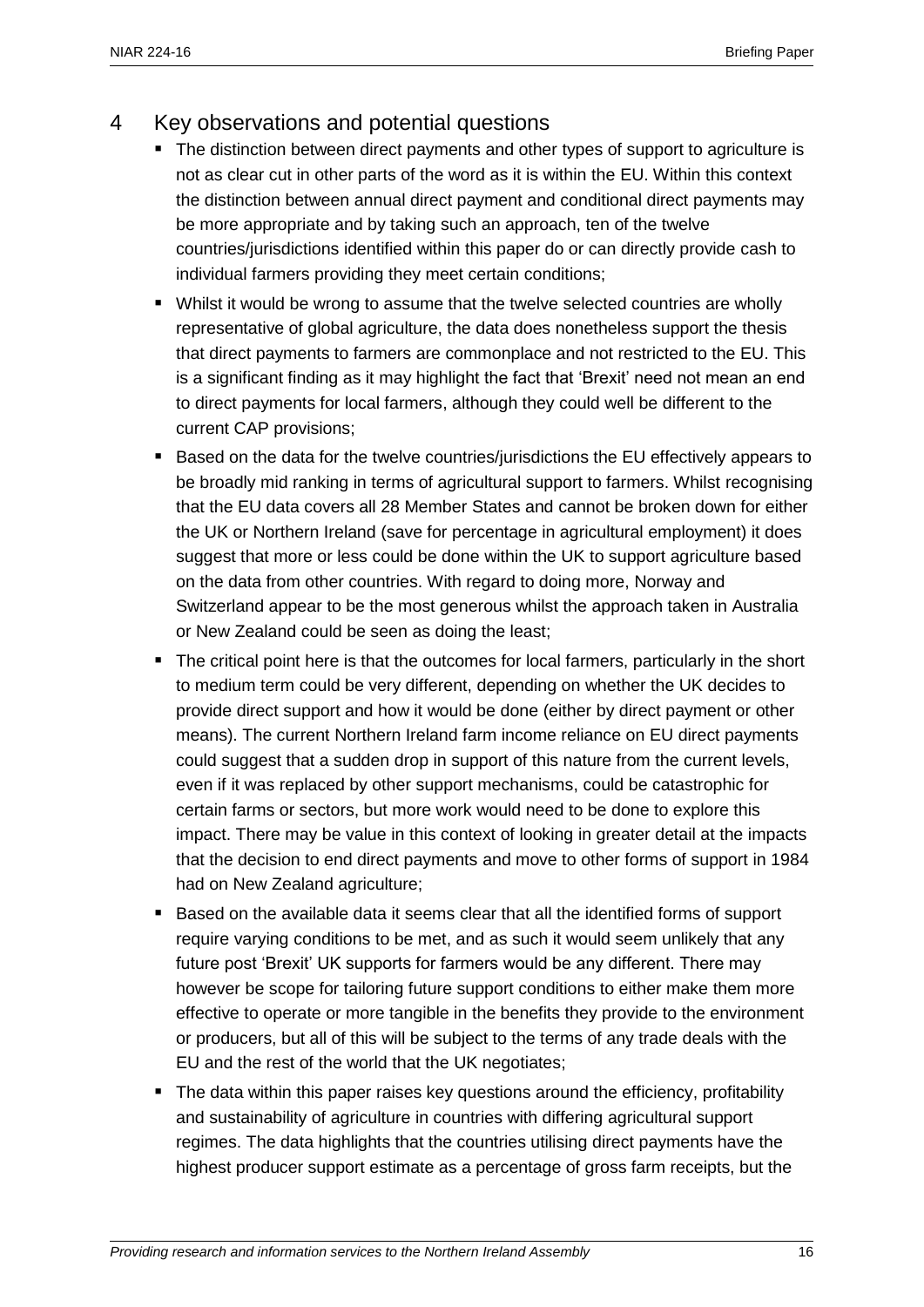data also reveals that a higher producer support estimate as a percentage of gross farm receipts is not directly linked to the national proportion of people in agricultural employment.

• This does raise the question as to whether agriculture in places such as New Zealand, Brazil or Australia is more efficient than other countries, as agricultural employment is relatively high but support is comparatively low in terms of both percentages of GDP and PSE as a percentage of GFR, and if so why is this case? Are the other forms of support available in these countries more effective than direct payments and if so could this be the case in other countries too? Do other farmers in other countries simply need more direct support, and if so why, or is it simply a case that dependency has been built on these payments?